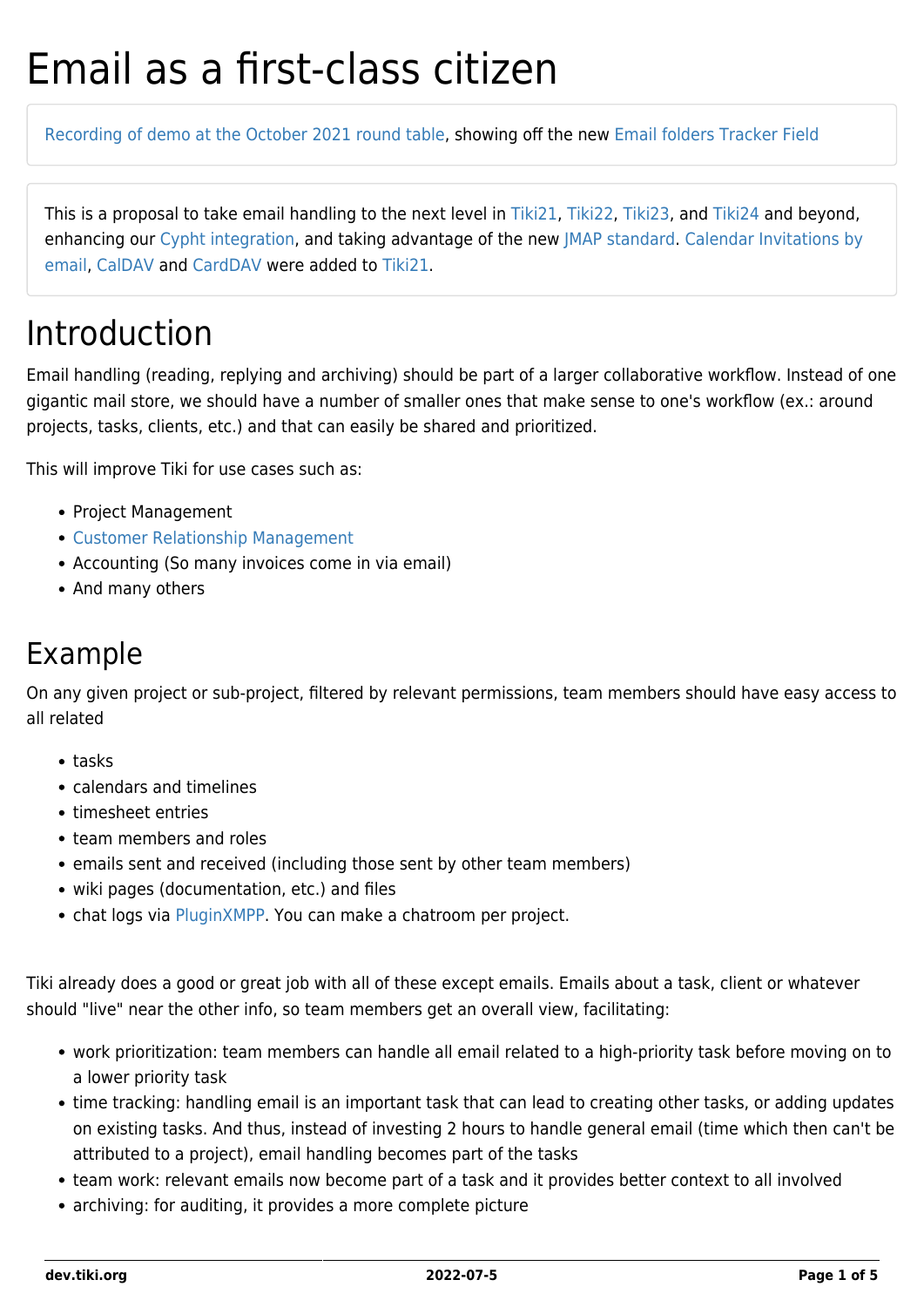This helps reduce the **reply-to-all madness** which clogs our mailboxes.

### Big picture questions

- When an employee leaves a position, does anyone review all their emails to proceed to appropriate follow ups?
	- $\circ$  Most of the time, no. A bounce message is added so correspondents know who to follow up with. But that doesn't do anything for recent or older threads.

### UX flow / sequence

- 1. Zillions of emails come in via [Groupmail](http://doc.tiki.org/Groupmail) or [Webmail](http://doc.tiki.org/Webmail), and they are in a mail store (usually IMAP accessible), accessible via other mail clients (ex.: Outlook or Thunderbird)
- 2. Curation step to relate emails and threads to one or many tracker items or wiki pages

#### **This moves them out of IMAP**

- **There is no point in duplicating the data**
- If an email or thread is tagged to many tracker items, it should be visible to the user (so user answering this email knows it can impact more than one task)
- 3. Within tracker item or wiki page, there are folders or tags, including "inbox" , "draft", "sent" and "archives"
	- o In some tasks/projects, we'll want other workflows. Ex.: invoices received via email could be "inbox" , "data entered in accounting system" , etc.
- 4. Cypht should be used to handle the emails (view email/thread and respond). By default, the reply mail and the rest of the thread should continue in the context of this tracker item or wiki page, so somehow, there should be an option for system to route future related messages to this section. Some may prefer not to have it automatic so manual curation continues.

### Storage

- Started:<http://sourceforge.net/p/tikiwiki/code/75563>
- Stored in Tiki as native / immutable object for auditing
	- o Should be part of Tiki backup and not depend on IMAP server, and thus, the storage options are
		- File Galleries (default)
		- Should be possible to use alternate storage in future versions: NoSQL, MailDir, MySQL Table, etc.
	- o In Unified Index for quick search, and [automation](http://doc.tiki.org/PluginListExecute)
	- Available in Tiki via a to-be-coded "[email folders tracker field type](https://gitlab.com/tikiwiki/tiki/-/merge_requests/818)"
		- Perhaps as a extension of the files field?
		- Should permits to do smart searching within. Use Cypht to parse the emails. Ex.: from / to / bcc / date / body / attachments (A bit the same idea for CalDAV)
		- Should be possible to use multiple fields in the same trackers
		- Should be possible to drag and drop emails to the right folder
		- Should be possible to use filters (ex: show me all emails sent to and by a specific contact)
		- **Should be settings to where to store** 
			- IMAP folder
			- Tiki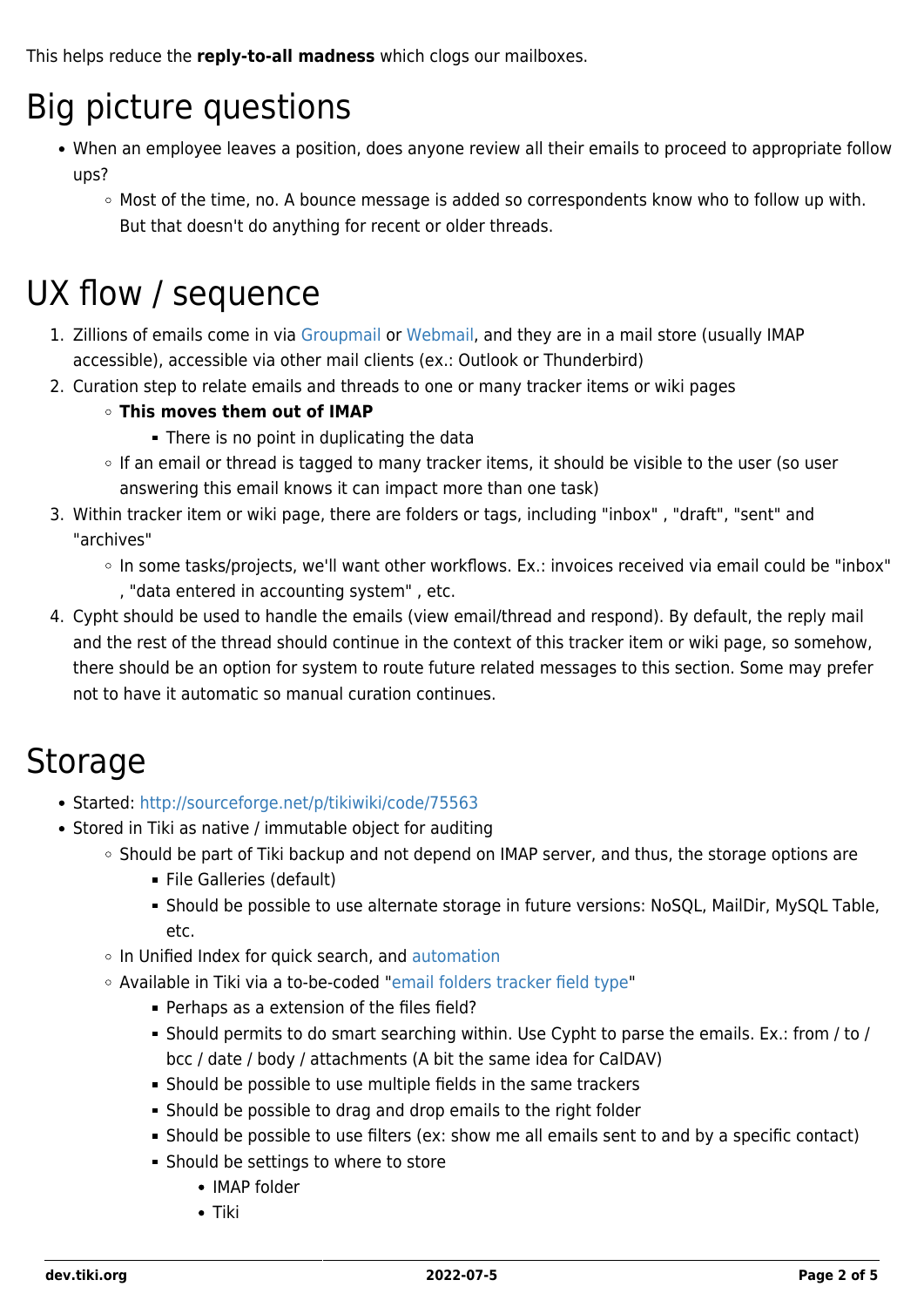- Other options?
- $\circ$  Should know which emails are related to each other (ex.: a thread)
- Attachments
	- **I** Identify within (ex. fwd of a thread with some attachments)
	- Will be searchable like other files in Tiki
	- Detach attachment option (save disk space)

### How data gets in

- Manual upload (ex.: .eml)
- Forward or Redirect to mail-in to Trackers
	- Manual or automatic redirect / forward
	- $\circ$  Add an email address to any tracker item (assuming more interop with mail server)
		- **Some will BCC when emailing out from main mail client**
	- Option to only accept mail from known emails (including aliases)
- Webmail / Groupmail which reads IMAP
	- Via rules or manual operations, mails are moved

## Analogies with an office

- IMAP server
	- Mailroom (triage to determine where it should go)
	- Cafeteria and hallway discussions
	- Alerts about a content in Tiki (no need to keep long term as everything is in Tiki)
- Tiki
	- $\circ$  Office (individual work)
	- Meeting rooms (team work)

The IMAP server should not contain any information that will be useful in more than one month. The traditional mail server is like a mailroom. From the moment it's clear that this email / thread could be useful in the organization in more than a month, it's moved to Tiki, where it can be prioritized.

And thus, if a team member moves on from an organization, they just need to check their recent emails to see if any should be moved to Tiki. And their mailbox can be archived with the confidence that nothing important will be missed.

### Machine Learning

• [Machine Learning for Email](https://dev.tiki.org/Machine-Learning-for-Email)

### Mail server deployment use cases WikiSuite mail server as the main mail server

We can create email addresses of the fly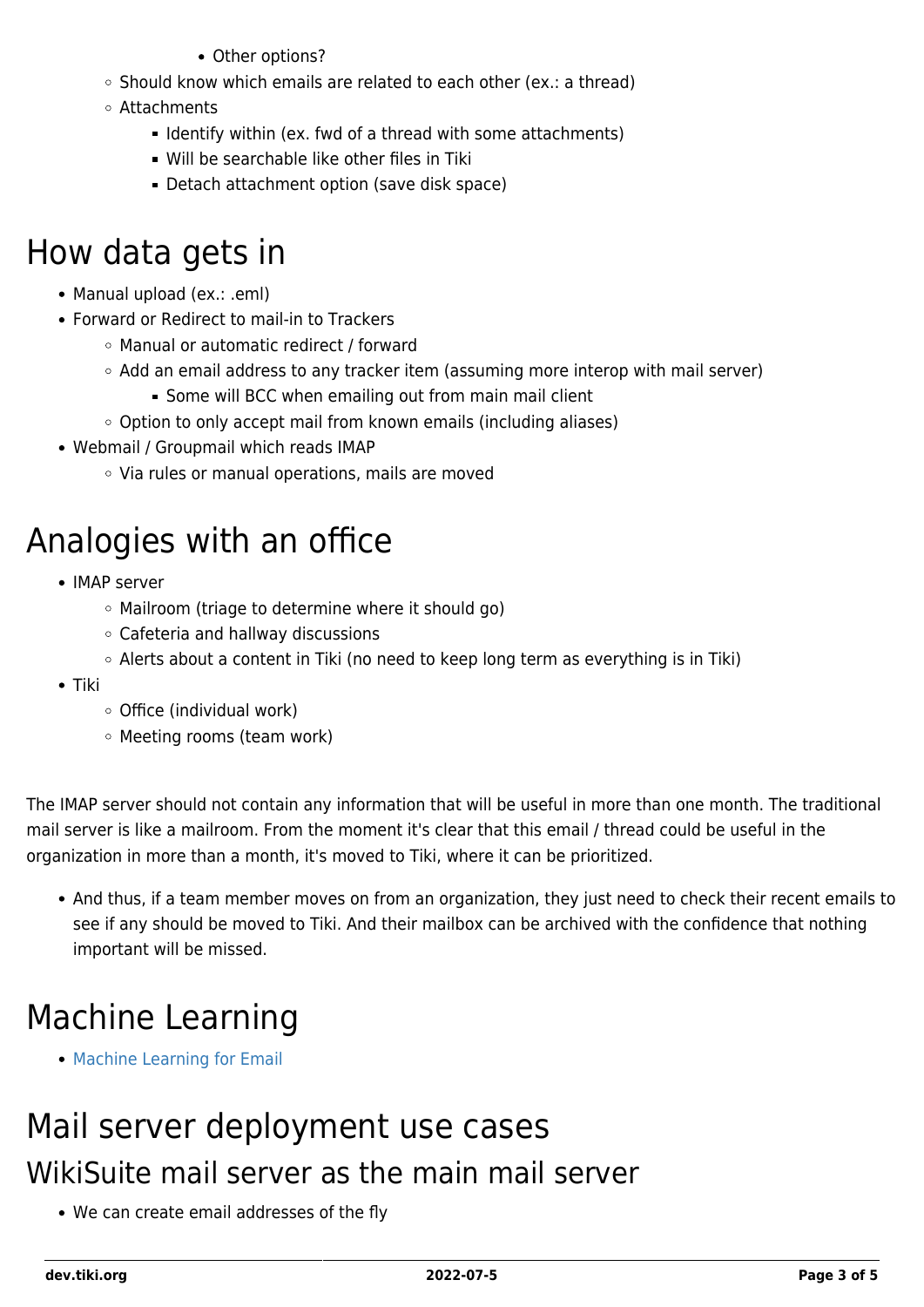• Full control of workflow (ex.: email patterns)

#### Keep current mail servers

- Most organizations will enjoy other parts of WikiSuite, but not change their mail server so we'll interop via IMAP, and later [Microsoft Exchange](https://github.com/jamesiarmes/php-ews), and of course [JMAP](http://wikisuite.org/JMAP)
	- $\circ$  We don't need to worry about painful parts (ex.: managing spam filters)
	- $\circ$  We can start progressively just with a small team, without having to deal with a larger change management project
	- We can rely on IMAP email hosting such as what is offered by Gandi.net
	- But we can't create email addresses on the fly, or email patterns

#### WikiSuite mail server as a sub-domain

This brings us the best of both worlds. And filters can be used to selectively redirect mails from the main domain.

[legalsupport@example.com](mailto:legalsupport@example.com) will be redirected to [support@legal.example.com](mailto:support@legal.example.com)

### Aggregation

• In the real World, team members receive relevant emails in various mailboxes. Cypht's aggregator approach will be very useful to move emails from wherever to a useful place in Tiki.

### Example workflows

#### Using IMAP as a gateway

- IMAP inhox
	- Archive message (still in IMAP but hidden from immediate view, but searchable if needed)
	- Move to Tiki
		- **Perhaps there could be an IMAP folder for this**
- Tiki mail store
	- "Moved from IMAP": from which it's moved (in reality tagged to appropriate task or wiki page or invoice or anything...)

#### All in Tiki

In some cases, it may be simpler to skip the curation part described above and handle everything in Tiki

#### Forwarding and BCC

Some may prefer to duplicate mail and opt for [Tiki mail-in to trackers](http://sourceforge.net/p/tikiwiki/code/75563). So they forward/redirect mail to Tiki mailin and when they send out email, the add the Tiki mail-in address in BCC

### Tiki and Cyrus IMAP interop

<https://gitlab.com/fabiomontefuscolo/kube-tiki/-/commit/e5d6ef06f036ab5307825cfbb1598a15cb998123>